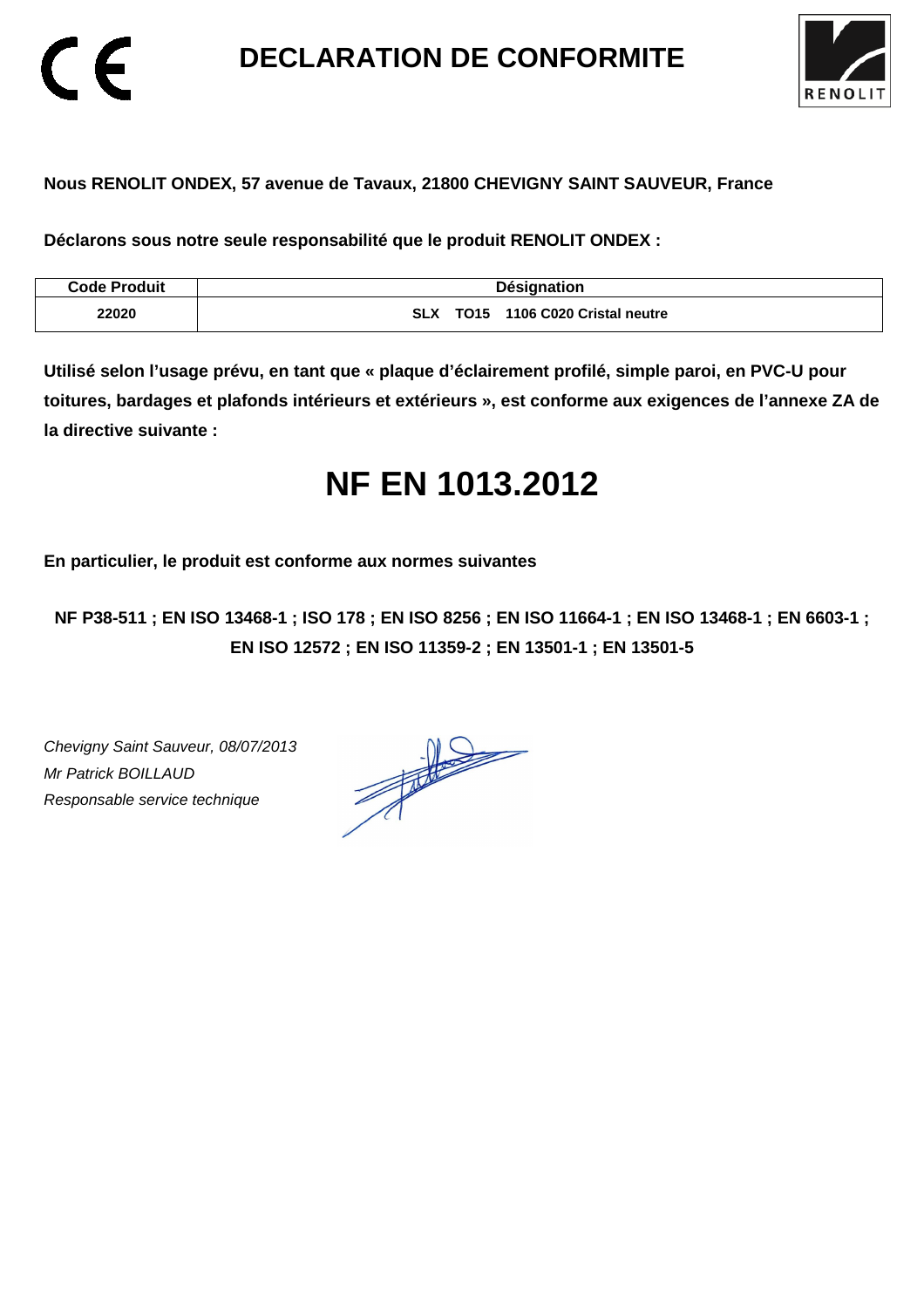

#### 1 **1. CODE D'IDENTIFICATION UNIQUE DU PRODUIT : 22020**

#### **2. DESIGNATION DU PRODUIT : SLX TO15 1106 C020 Cristal neutre**

| <b>Couleur</b>        | Pas d'ondulation<br>et profondeur | Largeur utile | <b>Epaisseur nominale</b>                                                                                             | Type de matériau         | <b>Masse nominale</b> |
|-----------------------|-----------------------------------|---------------|-----------------------------------------------------------------------------------------------------------------------|--------------------------|-----------------------|
| <b>Cristal neutre</b> | TO 15 76/18                       | 988 mm        | $0.95$ mm                                                                                                             | <b>PVC NP Bi-orienté</b> | 1.50 kg/ $m^2$        |
|                       | <b>USAGE PREVU DU PRODUIT :</b>   |               | Plaque d'éclairement profilée, simple paroi, en PVC-U pour<br>toitures, bardages et plafonds intérieurs et extérieurs |                          |                       |
| 4.                    | <b>FABRICANT ET COORDONNEES :</b> |               | RENOLIT ONDEX - 57 Avenue de Tavaux -<br>21800 Chevigny-Saint-Sauveur France - Tel: +33 (0) 3 80 46 80 01             |                          |                       |

**5. MANDATAIRE DU FABRICANT :** Non concerné

**6. SYSTEME D'EVALUATION ET DE VERIFICATION DE LA CONSTANTE DES PERFORMANCES DU PRODUIT :** Système 3

**7. PRODUIT COUVERT PAR UNE NORME HAMRONISEE :** EN 1013 : 2012

**8. EVALUATION TECHNIQUE EUROPEENNE :** Non concerné

#### **9. PERFORMANCES DECLAREES selon les Spécifications Techniques Harmonisées EN 1013 :**

| Caractéristiques essentielles                                                                      | <b>Performances</b>               |
|----------------------------------------------------------------------------------------------------|-----------------------------------|
| Tolérance Dimensionnelle                                                                           | Conforme                          |
| Perméabilité à l'eau/à l'air                                                                       | Conforme                          |
| Facteur de transmission lumineuse (NF P38-511)                                                     | 80%                               |
| Résistance Mécanique / fléchissement de la plaque                                                  | <b>PND</b>                        |
| Résistance en flexion (ISO 178)                                                                    | <b>97 MPA</b>                     |
| Module d'élasticité en flexion (ISO 178) E                                                         | 3900 MPA                          |
| Coefficient de rigidité $E.t^3$                                                                    | $2.8$ N.m.                        |
| Résistance au choc traction (EN ISO 8256)                                                          | 1200 kJ/ $m^2$                    |
| Variation de l'indice de jaunissement après vieillissement artificiel(EN ISO 11664-1)              | 5(40)                             |
| Variation du facteur de transmission lumineuse après vieillissement artificiel<br>(EN ISO 13468-1) | 10% (A0)                          |
| Variation de la résistance en flexion/traction après vieillissement artificiel<br>(EN ISO 8256)    | ≤10% (A0)                         |
| Résistance choc d'un corps dur de faibles dimensions (EN 6603-1)                                   | Conforme                          |
| Résistance choc d'un corps mou grandes dimensions (XP 38-506-1999) Test 1200J                      | <b>PND</b>                        |
| Perméabilité à la vapeur d'eau (EN ISO 12572)                                                      | $0.8 \times 10^{-5}$ mg/(m-h-Pa)  |
| Dilatation thermique linéique (EN ISO 11359-2)                                                     | 67 x $10^{-6}$ (K <sup>-1</sup> ) |
| Réaction feu (EN 13501-1)                                                                          | <b>B</b> s1 d0                    |
| Performance feu extérieur (EN 13501-5)                                                             | Ftoit (non testé)                 |
| Emission de substances dangereuses                                                                 | <b>PND</b>                        |
| Résistance aux fixations                                                                           | www.ondex.com                     |

#### **10. Les performances du produit identifié aux points 1 et 2 sont conformes aux performances déclarées indiquées au point 9. La présente déclaration des performances est établie pour la seule responsabilité du fabricant identifié au point 4.**

Signé pour le fabricant et en son nom par Patrick BOILLAUD – Responsable Service Technique<br>Chevigny-Saint-Sauveur, le 08 Juillet 2013<br> **Chevigny-Saint-Sauveur, le 08 Juillet 2013 Chevigny-Saint-Sauveur, le 08 Juillet 2013**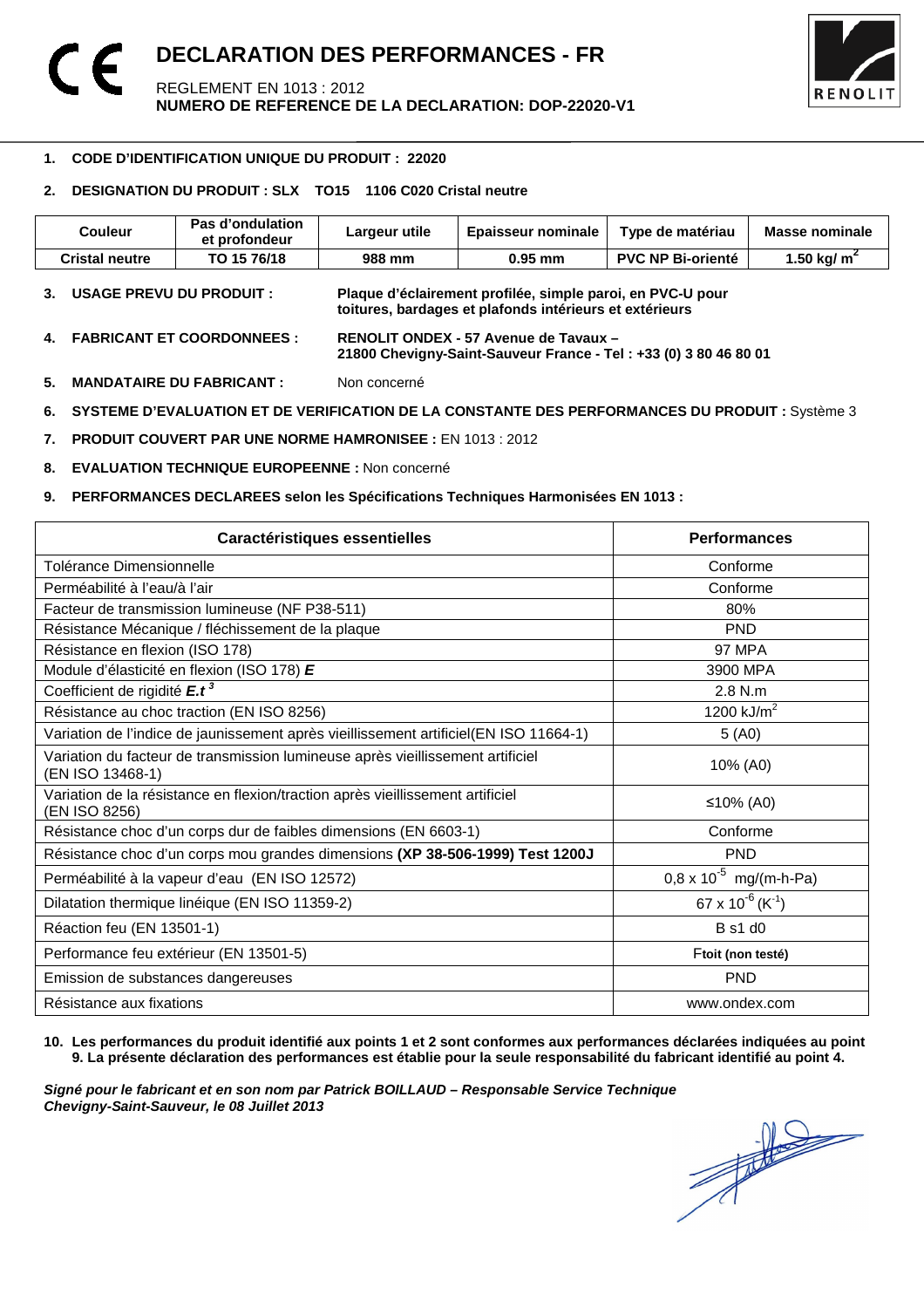### **KONFORMITATSERKLARUNG**



### **Wir RENOLIT ONDEX, 57 avenue de Tavaux, 21800 CHEVIGNY SAINT SAUVEUR, France**

**Erklären unter unserer alleinigen Verantwortung, dass das mit dem RENOLIT ONDEX Produkt:** 

| <b>Produktnummer</b> | <b>Benzeichnung</b>               |  |  |
|----------------------|-----------------------------------|--|--|
| 22020                | SLX TO15 1106 C020 Cristal neutre |  |  |

**den grundlegenden Anforderungen der folgenden Richtlinien entspricht, wenn es nach den Anweisungen des Herstellers bestimmungsgemäss verwendet wird: "Lichtdurchlässige, einschalige, profilierte Platten aus PVC-U für Innen- und Außenanwendungen an Dächern, Wänden und Decken" in Anhang ZA:** 

## **NF EN 1013.2012**

**Insbesondere entspricht es den folgenden Normen** 

**NF P38-511 ; EN ISO 13468-1 ; ISO 178 ; EN ISO 8256 ; EN ISO 11664-1 ; EN ISO 13468-1 ; EN 6603-1 ; EN ISO 12572 ; EN ISO 11359-2 ; EN 13501-1 ; EN 13501-5**

Chevigny Saint Sauveur, 08/07/2013 Mr Patrick BOILLAUD Leiter der technischen Abteilung

 $\epsilon$ 

 $\frac{1}{\sqrt{1-\frac{1}{2}}}\left\vert \frac{1}{\sqrt{1-\frac{1}{2}}}\right\vert = \frac{1}{\sqrt{1-\frac{1}{2}}}\left\vert \frac{1}{\sqrt{1-\frac{1}{2}}}\right\vert.$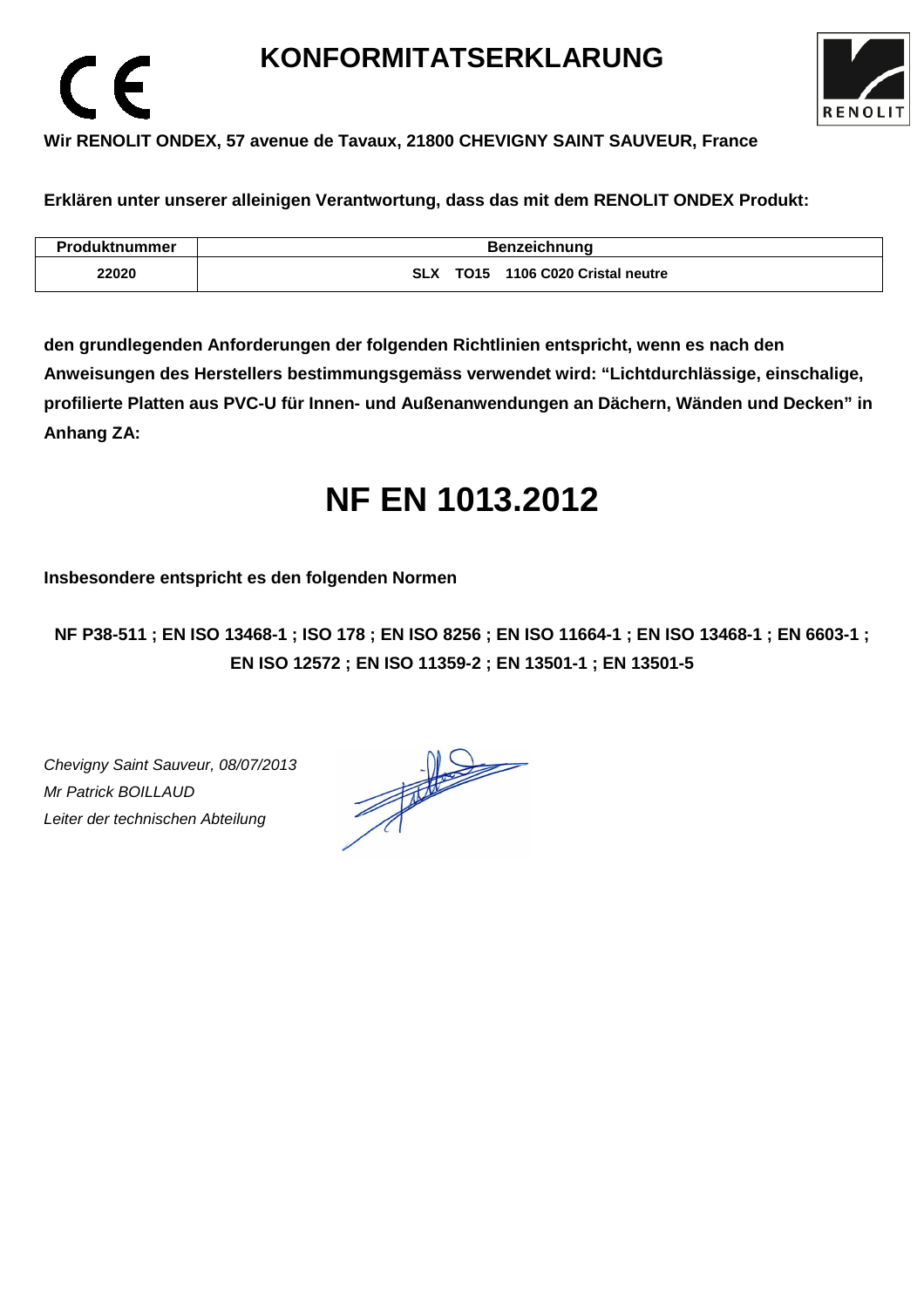### **LEISTUNGSERKLÄRUNG - DE**  NORM EN 1013 : 2012 **REFERENZNUMMER DER EKLÄRUNG: DOP-22020-V1**



#### **1. EINZIGER IDENTIFIKATIONSCODE DES PRODUKTES: 22020**

#### **2. PRODUKTBEZEICHNUNG: SLX TO15 1106 C020 Cristal neutre**

| Farbe    | <b>Rippenbreite der Wellung</b><br>und Profilhöhe | <b>Baubreite</b> | Dicke (mm) | Materialtyp                                       | Nenn-<br>Flächengewicht |
|----------|---------------------------------------------------|------------------|------------|---------------------------------------------------|-------------------------|
| alashell | TO 15 76/18                                       | 988 mm           | $0.95$ mm  | biaxial gerecktes<br>Hart-PVC ohne<br>Weichmacher | 1.50 kg/ $m2$           |

**3. VORGESEHENE VEWENDUNGSZWECKE: Lichtdurchlässige, einschalige, profilierte Platten aus PVC-U**  für Innen- und Außenanwendungen an Dächern, Wänden und Decken

**4. HERSTELLER UND ANSCHFRIFT: RENOLIT ONDEX - 57 Avenue de Tavaux - 21800 Chevigny-Saint-Sauveur Frankreich - Tel : +33 3 80 46 80 01** 

- **5. BEVOLLMÄCHTIGTER DES HERSTELLERS:** Nicht zutreffend
- **6. SYSTEM ZUR BEWERTUNG UND ÜBERPRÜFUNG DER LEISTUNGSBESTÄNDIGKEIT:** System 3
- **7. FÜR DIESES PRODUKT GILT DIE HARMONISIERTE NORM:** EN 1013 : 2012
- **8. EUROPÄISCHE TECHNISCHE BEWERTUNG:** Nicht zutreffend
- **9. ERKLÄRTE LEISTUNGEN gemäß harmonisierten technischen Spezifikation EN 1013:**

| <b>Wesentliche Eigenschaften</b>                                                                    | Leistungen                             |  |
|-----------------------------------------------------------------------------------------------------|----------------------------------------|--|
| Maßtoleranzen                                                                                       | <b>Bestanden</b>                       |  |
| Wasser-/Luftdurchlässigkeit                                                                         | <b>Bestanden</b>                       |  |
| Lichttransmissionsgrad (NF P38-511)                                                                 | 80%                                    |  |
| Biege-/Zugfestigkeit (EN ISO 178)                                                                   | <b>PND</b>                             |  |
| Biegespannung (ISO 178)                                                                             | <b>97 MPA</b>                          |  |
| Biege-Elastizitätsmodul (ISO 178) E                                                                 | 3900 MPA                               |  |
| Steifheitsfaktor E.t <sup>3</sup>                                                                   | 2.8 N.m                                |  |
| Zug- Schlagfestigkeit (EN ISO 8256)                                                                 | 1200 $kJ/m2$                           |  |
| Änderung des Gelbwertes nach der künstlichen Alterung (EN ISO 11664-1 ou<br>EN ISO 11664-2)         | 5(40)                                  |  |
| Änderung des Lichttransmissionsgrades nach der künstlichen Alterung, (EN<br>ISO 13468-1 ou 13468-2) | 10% (A0)                               |  |
| Änderung der Biege-/Zugfestigkeit nach der künstlichen Alterung, (EN ISO 178)                       | ≤10% (A0)                              |  |
| Schlagbeanspruchung durch kleinen, harten Körper (EN 6603-1)                                        | <b>Bestanden</b>                       |  |
| Schlagbeanspruchung durch großen, weichen Körper                                                    | <b>PND</b>                             |  |
| Wasserdampfdurchlässigkeit (EN ISO 12572)                                                           | $0.8 \times 10^{-5}$ mg/(m-h-Pa)       |  |
| Lineare thermische Ausdehnung (EN ISO 11359-2)                                                      | $67 \times 10^{-6}$ (K <sup>-1</sup> ) |  |
| Klasse des Brandverhaltens (EN 13501-1)                                                             | <b>B</b> s1 d0                         |  |
| Klasse des Brandverhaltens von außen (EN 13501-5)                                                   | F Dach (nicht getestet)                |  |
| Freisetzung gefährlicher Stoffe                                                                     | <b>PND</b>                             |  |
| Beständigkeit gegenüber Befestigungen                                                               | Zulassung Z 14.4. 1-4                  |  |

#### **10. Die Leistungen des Produktes gemäß den Nummern 1 und 2 entspricht den erklärten Leistungen nach Nummer 9. Verantwortlich für die Erstellung der Leistungserklärung ist allein der Hersteller gemäß Nummer 4.**

**Unterzeichnet für den Hersteller und im Namen des Herstellers durch Patrick BOILLAUD – Leiter der technischen Abteilung Chevigny-Saint-Sauveur, den 08. Juli 2013**

 $\frac{1}{\sqrt{2}}$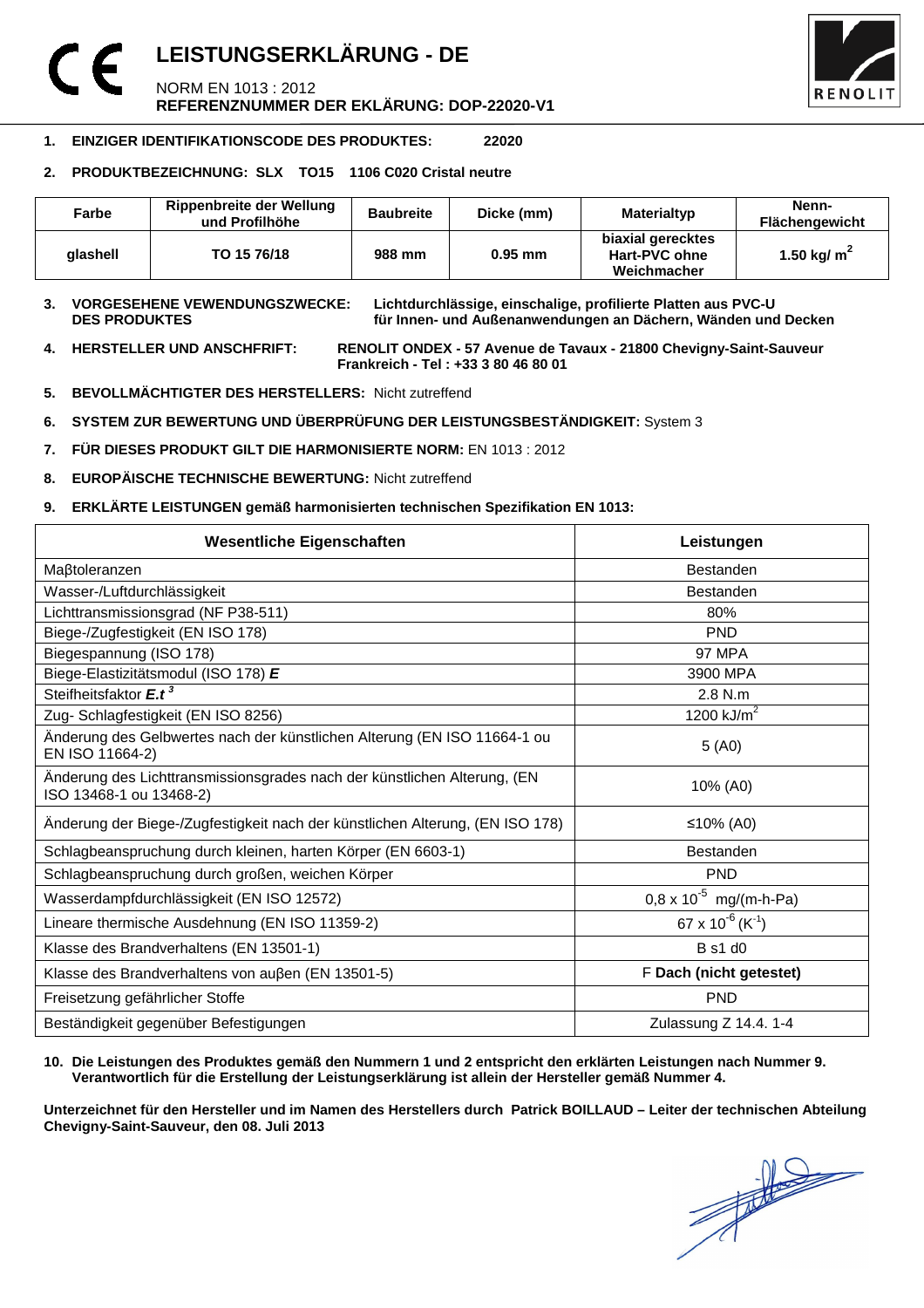### **DECLARATION OF CONFORMITY**



#### **We RENOLIT ONDEX, 57 avenue de Tavaux, 21800 CHEVIGNY SAINT SAUVEUR, France**

**Declare under our sole responsability that the RENOLIT ONDEX product:** 

| <b>Product Code</b> | <b>Designation</b>                             |
|---------------------|------------------------------------------------|
| 22020               | 1106 C020 Cristal neutre<br><b>SLX</b><br>TO15 |

**When used according to its instruction as, "light transmitting single skin profiled PVC-U sheet for internal and external roofs, walls and ceilings", complies with the essential requirements of the following directive in ZA Annex:** 

# **NF EN 1013.2012**

**In particular it complies with the following standards** 

**NF P38-511 ; EN ISO 13468-1 ; ISO 178 ; EN ISO 8256 ; EN ISO 11664-1 ; EN ISO 13468-1 ; EN 6603-1 ; EN ISO 12572 ; EN ISO 11359-2 ; EN 13501-1 ; EN 13501-5**

Chevigny Saint Sauveur, 08/07/2013 Mr Patrick BOILLAUD Technical services manager

CE

 $\frac{1}{\sqrt{2}}$